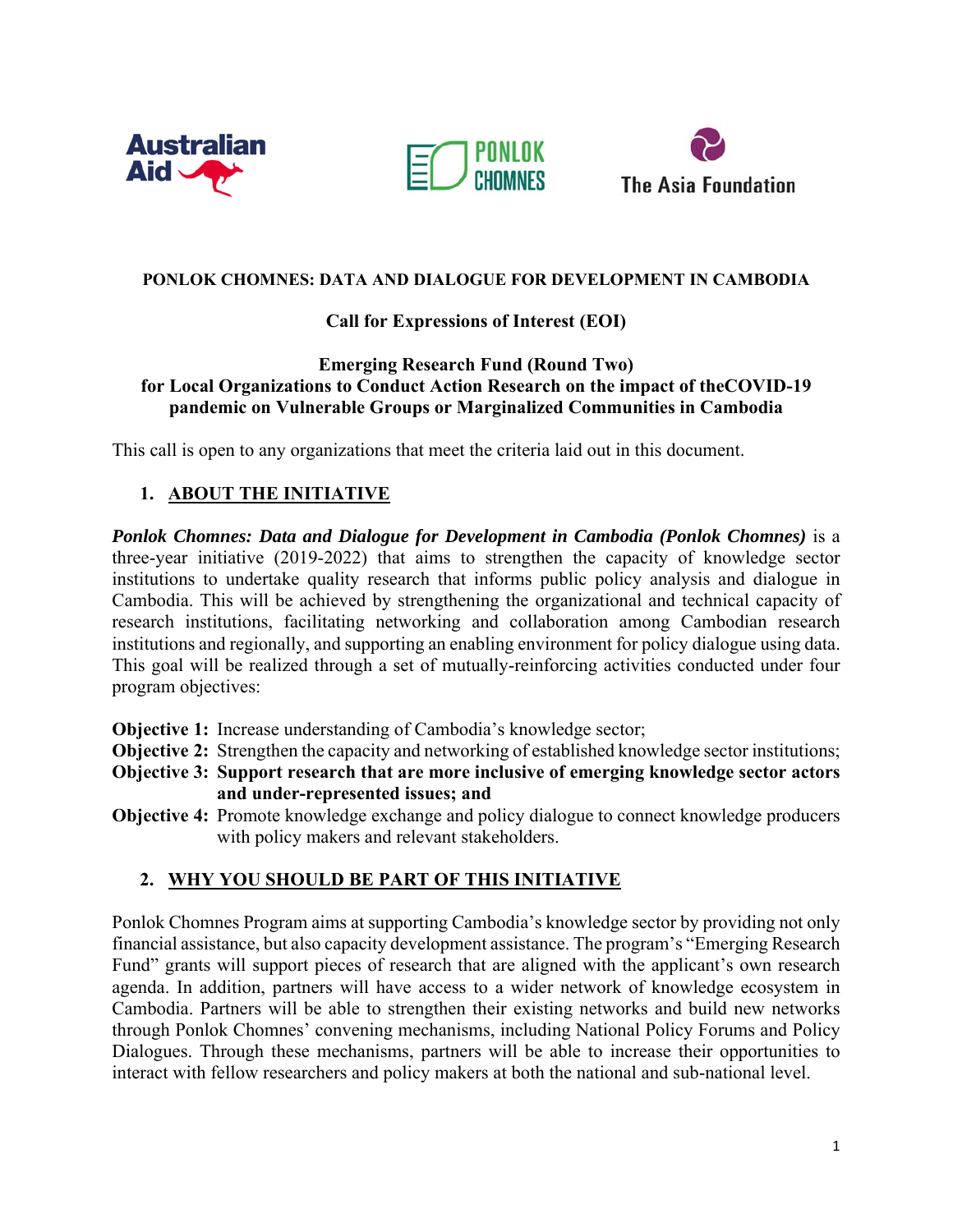### **3. THE CALL: EMERGING RESEARCH FUND FOR LOCAL ORANIZATIONS TO CONDUCT ACTION RESEARCH AND MAKE POLICY RECOMMENDATIONS RELATED TO THE IMPACT OF THE COVID-19 PANDEMIC ON VULNERABLE GROUPS OR MARGINALIZED COMMUNITIES IN CAMBODIA (ROUND TWO)**

To achieve **objective 3** of the initiative, local organizations will be selected to receive a grant through the Emerging Research Fund to conduct discrete pieces of quality policy-relevant research focused at either the national or subnational level.

The Second Round of Emerging Research Fund competition aims at supporting organizations doing action research or working on specific policy issues focused on the impact of the *COVID-19 pandemic on vulnerable groups or marginalized communities in Cambodia*. This impact could range from economic issues, to human rights, social issues and health. We encourage nascent, traditionally under-represented, and/or smaller organizations in particular to apply. This effort will give visibility and voice to a broad and diverse pool of potential recipients who can propose and produce innovative research, particularly on issues that may not be areas of focus for larger, more established organizations.

### \* **Note:**

- **-** Ponlok Chomnes Core Partners are not eligible for this research grant.
- The funding support for each research project is between USD12,000 and USD15,000.

# **4. DECIDING WHETHER TO APPLY**

To apply, organizations must meet **ALL** of the following basic eligibility criteria. Applications by organizations that do not meet ALL of these criteria WILL NOT be considered.

| No. | <b>Basic Eligibility Criteria</b>                                                      |  |
|-----|----------------------------------------------------------------------------------------|--|
|     | Your organization must be a Cambodian, non-partisan, non-profit organization or public |  |
|     | university-based research institution;                                                 |  |
|     | Research focuses on policy issues related to the impact of the COVID-19 pandemic on    |  |
|     | vulnerable groups or marginalized communities                                          |  |
|     | Entities that are registered with the Royal Government of Cambodia.                    |  |

# **Organizations that meet at least one of these additional criteria will be highly considered.**

| N <sub>0</sub> | <b>Additional Criteria</b>                                                            |  |
|----------------|---------------------------------------------------------------------------------------|--|
|                | Community Based Organizations, grassroots organizations, indigenous organizations, or |  |
|                | traditionally under-represented and non-profit organizations, etc.;                   |  |
|                | Organization that has experience in doing action research                             |  |
|                | Gender Equality and Social Inclusion (GESI) concept is incorporated into the proposed |  |
|                | research;                                                                             |  |
| 4              | Organizations that have leadership and/or staff from traditionally under-represented  |  |
|                | groups (e.g. women, the disabled, marginalized communities, etc.);                    |  |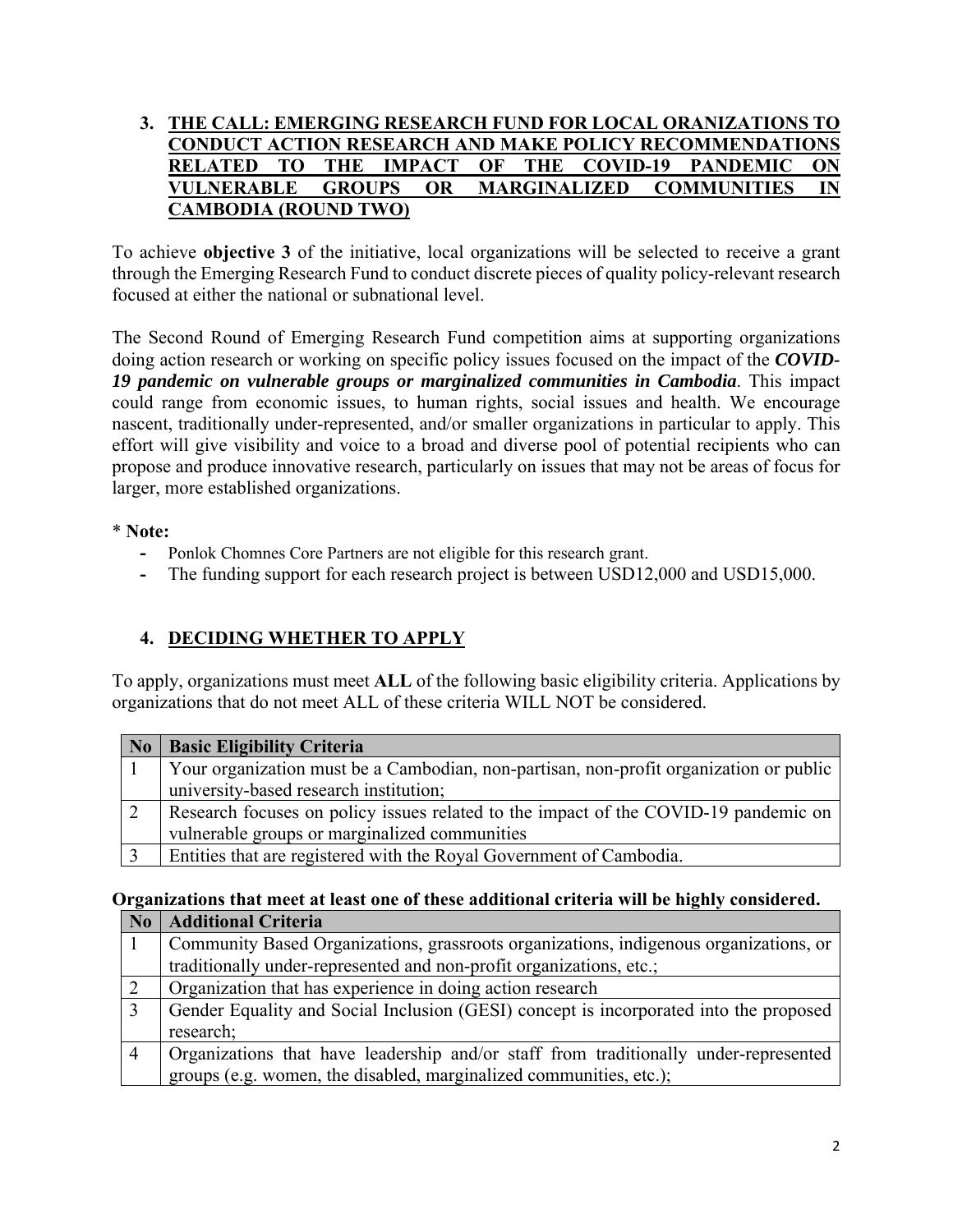# **5. APPLICATION PROCESS**

To apply for funding, interested organizations will need to first assess their eligibility. Organizations will then submit an Expression of Interest (EoI) should they meet the abovementioned basic criteria. Please see indicative timeline below.

| <b>Stage</b>                    | <b>Stages</b>                        | <b>Timeframe</b>     |
|---------------------------------|--------------------------------------|----------------------|
| <b>Stage 1:</b> Expression of   | EoI publicized                       | November 6, 2020     |
| Interest (Khmer/English)        | EoI with concept note submitted      | November 25, 2020    |
| <b>Stage 2: Shortlisting</b>    | Five applicants shortlisted          | December 1, 2020     |
| Process                         | Nomination of five shortlisted       | December 1-3, 2020   |
|                                 | applicants to DFAT for final         |                      |
|                                 | confirmation                         |                      |
|                                 | Conditionally approved finalists     | December 4, 2020     |
|                                 | notified                             |                      |
| <b>Stage 3: Due diligence</b>   | Due diligence process                | December 7-11, 2020  |
| <b>Stage 4:</b> Notification of | Grantee finalizes research content,  | December 7-24, 2020  |
| selected grantees and           | budget, and grant period             |                      |
| funding release                 | Approximate date for grant agreement | End of December 2020 |

### **Stage 1: Expression of Interest**

Applicant organizations will submit a short Expression of Interest by November 25, 2020 which provides and overview of their organization's goals, mandate and research interest.

The Expression of Interest will be a **maximum of six pages** either in Khmer or English language and includes:

- Description of the mission and goals of the organisation;
- Organizational mandate;
- Research experience and interest;
- Areas of focus;
- Proposed research concept note (2-3 pages)

Please refer to and use the more detailed guidance provided in **Application Form**.

### **Stage 2: Shortlisting**

The Asia Foundation will appraise the applications based on the eligibility criteria outlined above. The Asia Foundation may provide feedback to applicants where additional information or clarification are needed and allow them to re-submit their applications.

It is anticipated that the results of the second round of grants from the Emerging Research Fund will be announced by December 4, 2020.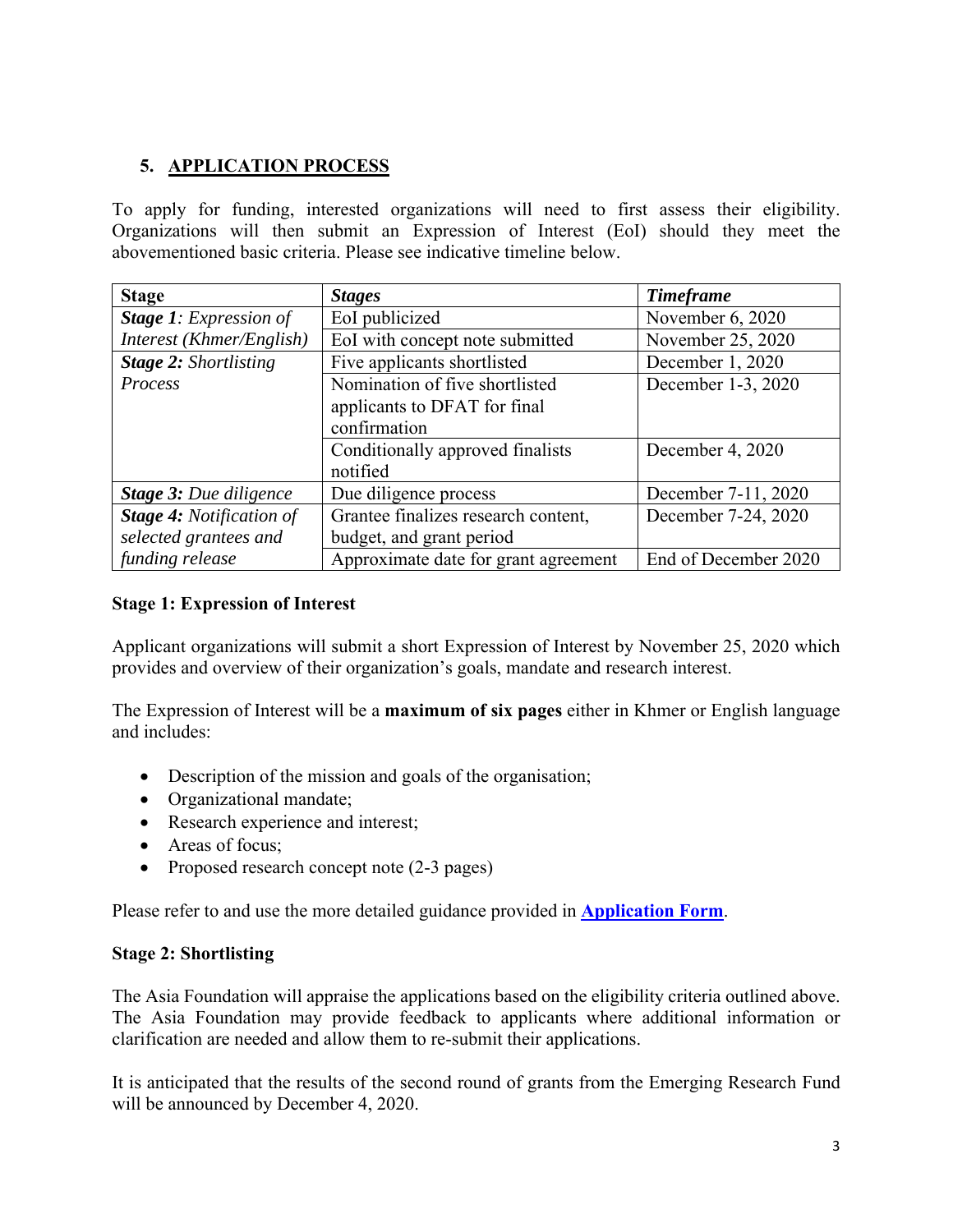The following criteria will be used to rate proposals and short-list organizations:

| <b>Selection Criteria</b>                                                                   |  |  |
|---------------------------------------------------------------------------------------------|--|--|
| Experience producing policy (action) research                                               |  |  |
| Concept note quality                                                                        |  |  |
| The proposed research responds to the current needs and provides practical recommendations  |  |  |
| to the Cambodia's government at national or subnational level on policy issues arising from |  |  |
| the impact of the COVID-19 pandemic on vulnerable groups or marginalized communities in     |  |  |
| Cambodia.                                                                                   |  |  |
| Organizations that have leadership and/or staff from traditionally under-represented groups |  |  |
| (e.g. women, the disabled, marginalized communities, etc.)                                  |  |  |
| Gender Equality and Social Inclusion (GESI) is incorporated into the proposed research.     |  |  |
| Organization outside of Phnom Penh, Community Based Organizations, grassroots               |  |  |
| organizations, indigenous organizations, or traditionally under-represented and non-profit  |  |  |
| organizations etc.                                                                          |  |  |

# **Stage 3: Due Diligence**

Following shortlisting, The Asia Foundation will notify the conditionally approved finalists to confirm their willingness to undergo due diligence checks by The Asia Foundation for final confirmation of their selection status between December 7-11, 2020. The Asia Foundation will apply minimum standard of due diligence to provide space for community-based organizations and other actors to be able to participate.

### **Stage 4: Notification of Selected Grantees and Funding Release**

The Asia Foundation will commence fund disbursement after grantee selection has been finalized and the research content, budget, and grant period has been established for each grantee. The Asia Foundation will then issue a Letter of Grant (LG) to each grantee. Each letter will be a contract between The Asia Foundation and the grantee and will include a detailed scope of work based on the grantee's application, a reporting and payment schedule, and an implementation schedule. Grantees will initiate their research only after The Asia Foundation has signed off on the agreement and their research budget.

It is anticipated that funding will be released to successful grantees for ROUND TWO in January 2021.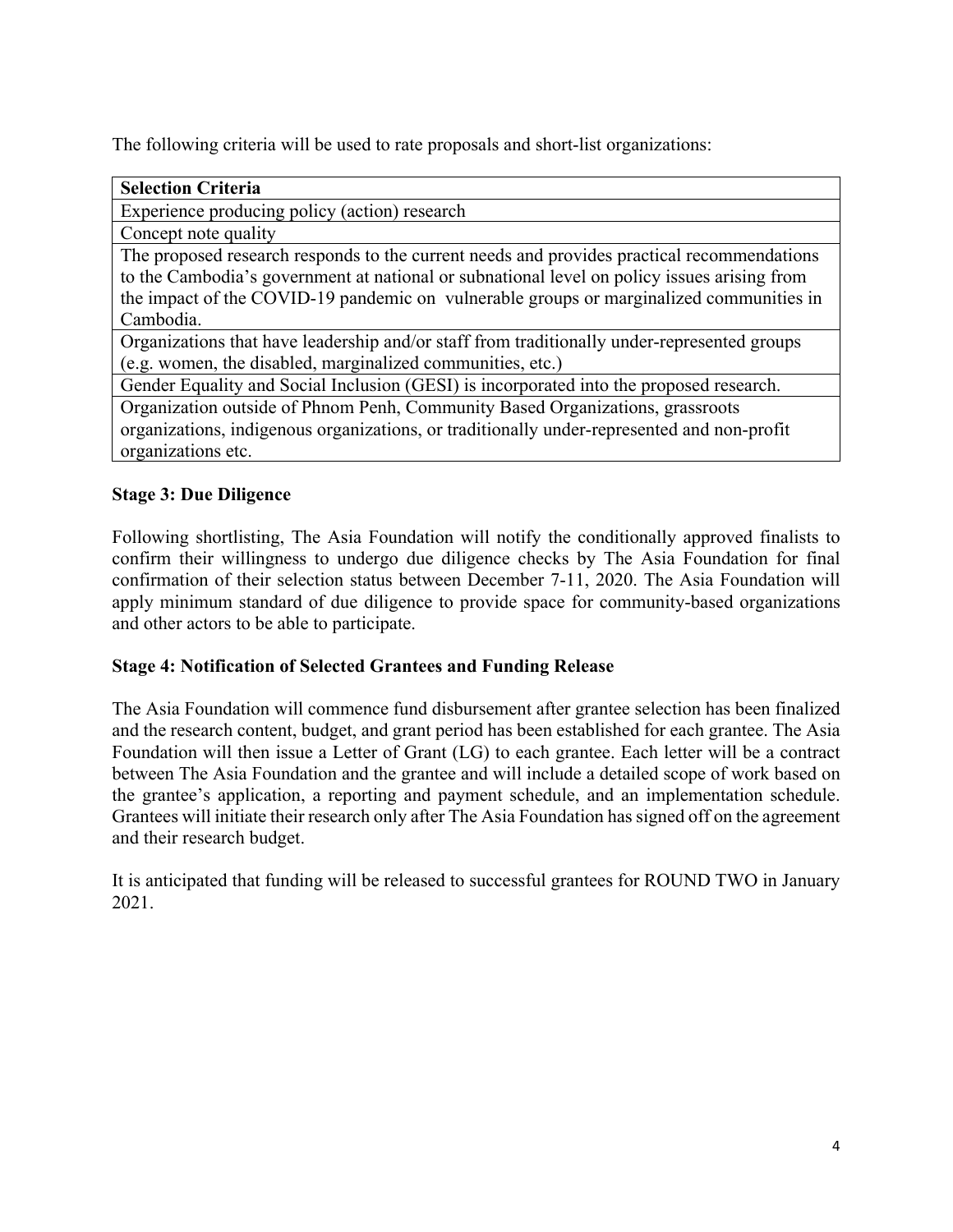

### **PONLOK CHOMNES: DATA AND DIALOGUE FOR DEVELOPMENT IN CAMBODIA Call for Expressions of Interest (EOI) Emerging Research Fund (ROUND TWO) for**

### **Local Organizations to Conduct Action Research on the impact of the COVID-19 pandemic on Vulnerable Groups or Marginalized Communities in Cambodia**

### *DUE November 25, 2020*

| Name of Institution                         |  |
|---------------------------------------------|--|
| Name of Director/Officer in Charge          |  |
| Address, phone, email for your organization |  |

### **Please answer a few questions about your organization.**

- 1. What is your organizational mission statement? What is your organization's goals?
- 2. What areas/topics does your organization work focus on?
- 3. What year was your organization founded?
- 4. Is your organization a legal entity registered with the Royal Government of Cambodia? YES / NO
- 5. Please attach a copy of your organizational structure, which shows your organization's operations and governance (board, etc.) as annex.
- 6. Please provide a numeric overview of your organization's staffing composition:

| <b>Type of staff</b>  | <b>Status</b> | <b>Number</b> |
|-----------------------|---------------|---------------|
| Management            | Full-time     |               |
|                       | Part-time     |               |
| Researchers           | Full-time     |               |
|                       | Part-time     |               |
| Other / support staff | Full-time     |               |
|                       | Part-time     |               |

What is the gender composition of your staff?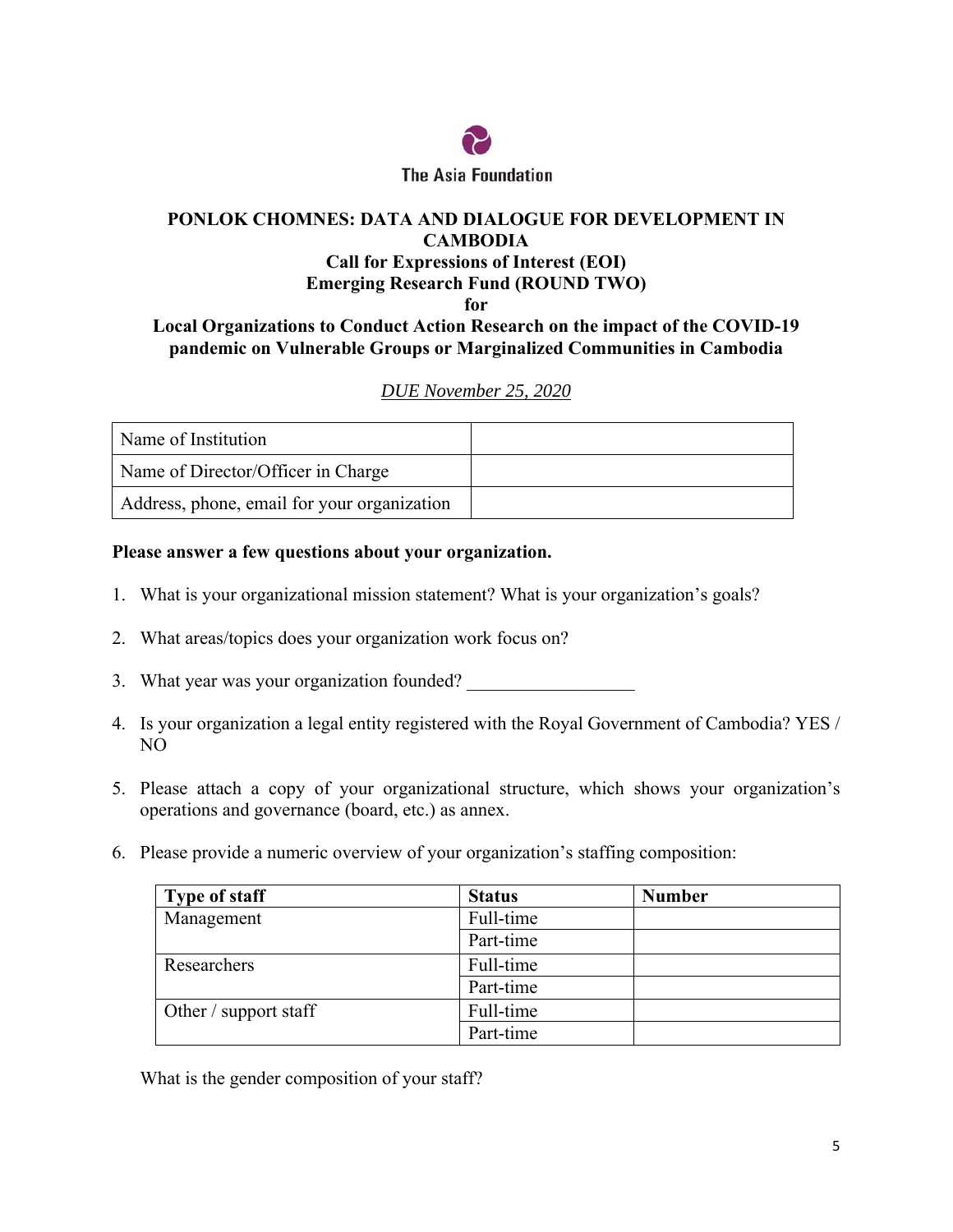|                                     | <b>Status</b>                         | <b>Number</b> |
|-------------------------------------|---------------------------------------|---------------|
| All staff                           | Female                                |               |
|                                     | Male                                  |               |
|                                     | Female                                |               |
| <b>Researchers</b>                  | Male                                  |               |
|                                     | Persons identified with disabilities. |               |
| Cambodian citizens                  |                                       |               |
| Non-Cambodian citizens<br>All staff |                                       |               |

- 7. Has your organization produced (action) research products? Yes/No
- 8. If yes, has your organization conducted (action) research on your own? Yes/No
- 9. If yes, please provide us with a brief description of the role of researchers appearing on your organizational chart, such as senior researcher, researcher, research assistant, etc. (You do not need to provide position descriptions for staff who are not employed as researchers).
- 10. Has your organization published (policy) research or (policy) commentary based on research in the public domain (including on a website) or produced research reports for internal use? Please give three examples or more, citing the author, title and place of publication. If published online, please provide the URL.
	- 1.
	- 2.
	- 3.
- 11. Please list the donors and (action) research project your organization has received funding from in the past three years or in other previous years:

| Year | <b>Donor</b> | Project name |
|------|--------------|--------------|
|      |              |              |
|      |              |              |
|      |              |              |
|      |              |              |

- 12. Please list other sources of funding/income that your organization currently has:
- 13. Does your organization have in place systems to review your (action) research?

#### YES / NO

14. If yes, could you please briefly explain the review process?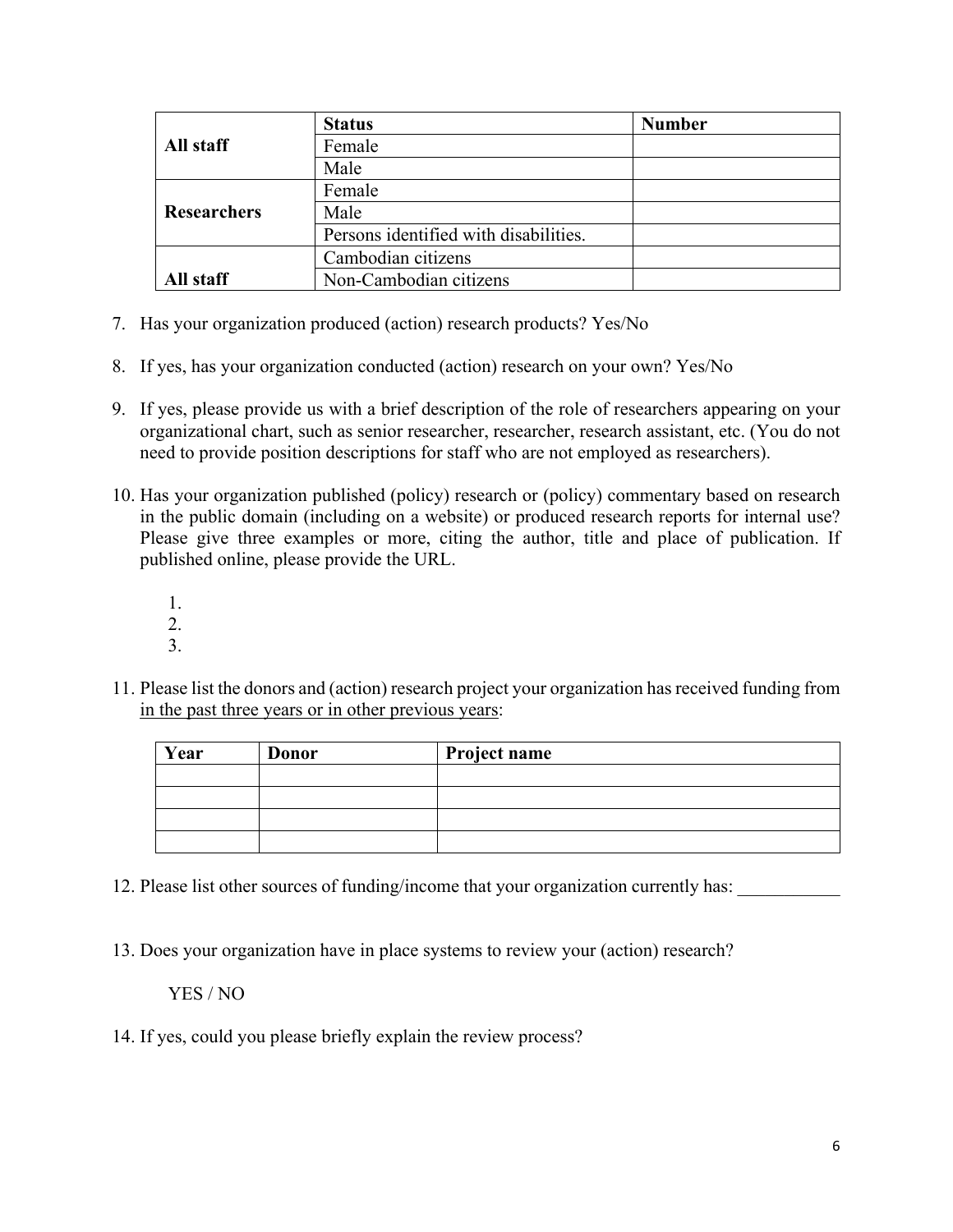- 15. Does your organization regularly engage with policy makers and other decision makers and stakeholders at national and/or local levels? Please list up to 5 key government and civil society stakeholders your organization regularly consults with about your research.
- 16. Is your organization actively involved in any established research or policy networks to share knowledge and best practices? Please list up to five.
- 17. Do you have current partnerships with other Cambodian or international (policy) research institutes to jointly conduct research and/or undertake policy advocacy? Please list up to five.
- 18. Under this Emerging Research Fund, what action research topic are you proposing? Please describe your research concept note and explain how your research will influence policymaking and/or public-policy dialogue in Cambodia and at what level (2 to 3 pages).

### Submission:

Please submit this completed form and attach your organizational chart by November 25, 2020 to ponlokchomnes@asiafoundation.org with the subject line: Ponlok Chomnes Emerging Research Fund EoI.

\*Only conditionally-approved finalists will be notified.